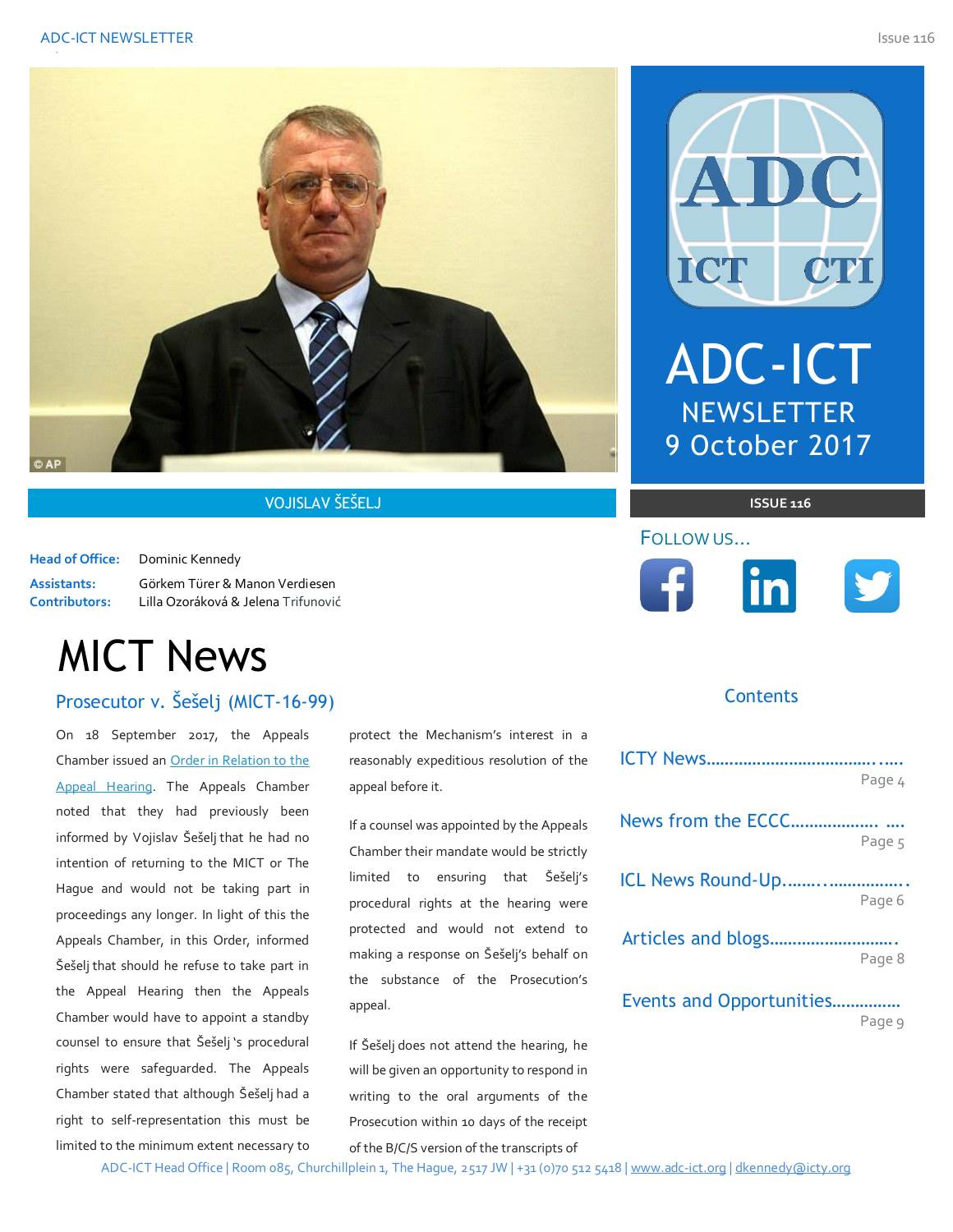the hearing and the Prosecution will have an opportunity to reply within five days of the receipt of the English translation of the written response.

Šešelj was given 10 days from the receipt of the B/C/S version of the Order, to clarify his position regarding attending the appeal hearing. Šešelj acknowledged receipt of the Order on 19 September 2017.

Media outlets in Serbia reported that Šešelj had stated that he would not be appearing for the appeal hearing. No date has yet been scheduled for the hearing.

## Prosecutor v. Ngirabatware (MICT-12-29-R)

On 18 September 2017, the Defence filed a request for a Status Conference to allow Ngirabatware to address issues related to his mental and physical condition and for the partieis to discuss issues related to the Review Hearing which was order by the Appeals Chamber on 19 June 2017.

The Defence stated that the review had already been delayed due to the detention of Judge Akay by the Republic of Turkey and that for an innocent man like Dr. Ngirabatware it is particularly painful. A Status Conference would inquire into his wellbeing, as well as to advance the preparations for the review hearing and the Defence holds that this would be consistent with the goals of Rule 69 and humanitarian principles.

The Prosecution filed its response on 22 September 2017 stating that there was no need for a Status Conference as it is not provided for in the MICT Rules and at the

present time Ngirabatware is serving his sentence after conviction and therefore any issues with his detention or health should be directed to the Commander of the prison where he is held.

## Prosecutor v. Stanišić and Simatović (MICT-15-96)

The case of Prosecutor v. Stanišić and Simatović resumed on 29 August 2017, with the testimony of Marko Miljanić. Miljanić was called by the Prosecution to testify about the attack carried out by combined Serb forces on the village of Škabrnja on the 18 and 19 November 1991. Previously, Miljanić was a JNA Officer until May 1991. However, after resigning due to the fact that JNA sided with the Serb side against Croats, Miljanić joined the Croatian MUP in Zadar and was assigned to take charge of the defence of Škabrnja. Miljanić explained that he did not personally eye-witness the killings of civilians during the attacks on Škabrnja, but he rather described what he knew and learned from other survivors. Therefore, the Prosecution's examination-in-chief mainly focused on working with reports (i.e. reports of the forensic pathology service in Zadar), on which Miljanić was asked to comment on and confirm whether the information contained in these reports matches with what he heard about the manner in which particular people were killed during the attack on Škabrnja.

During the cross-examination of Miljanić by Iain Edwards, Co-Counsel for Stanišić, he was asked questioned about the participants in the attack on Škabrnja. Miljanić was particularly asked whether this attack was



#### **MARKO MILJANIĆ**

conducted by three groups: the JNA, paramilitary groups and local volunteers. Although Miljanić confirmed that it was the

JNA and MUP, though he was not sure if they were from Serbia or from Krajina, he did not know about the volunteers, as he only heard rumours about it. During crossexamination by Vladimir Petrović, Co-Counsel for Simatović, Miljanić was asked multiple times about the quantity of ammunition that was in the depots in the territory of Zadar. While Miljanić claimed that it was a military secret which he did not know of, Petrović was not convinced by this answer and asked Miljanić again to give at least an estimate of the quantity of weapons and ordnance in the depots. Miljanić explained that apart from each soldier having his personal weapon, "they also had artillery in common, guns, Howitzers, weapons mounted on vehicles." Miljanić further added that he could not tell exactly the number, but he knew which unit was armed with what approximately.

Next to take a stand was Luka Brkić, a Croat from Škabrnja, who experienced the 18 November 1991 attacks on Škabrnja by the JNA and Chetniks. The Prosecution's examination-in-chief as well as the crossexaminations by both defence teams were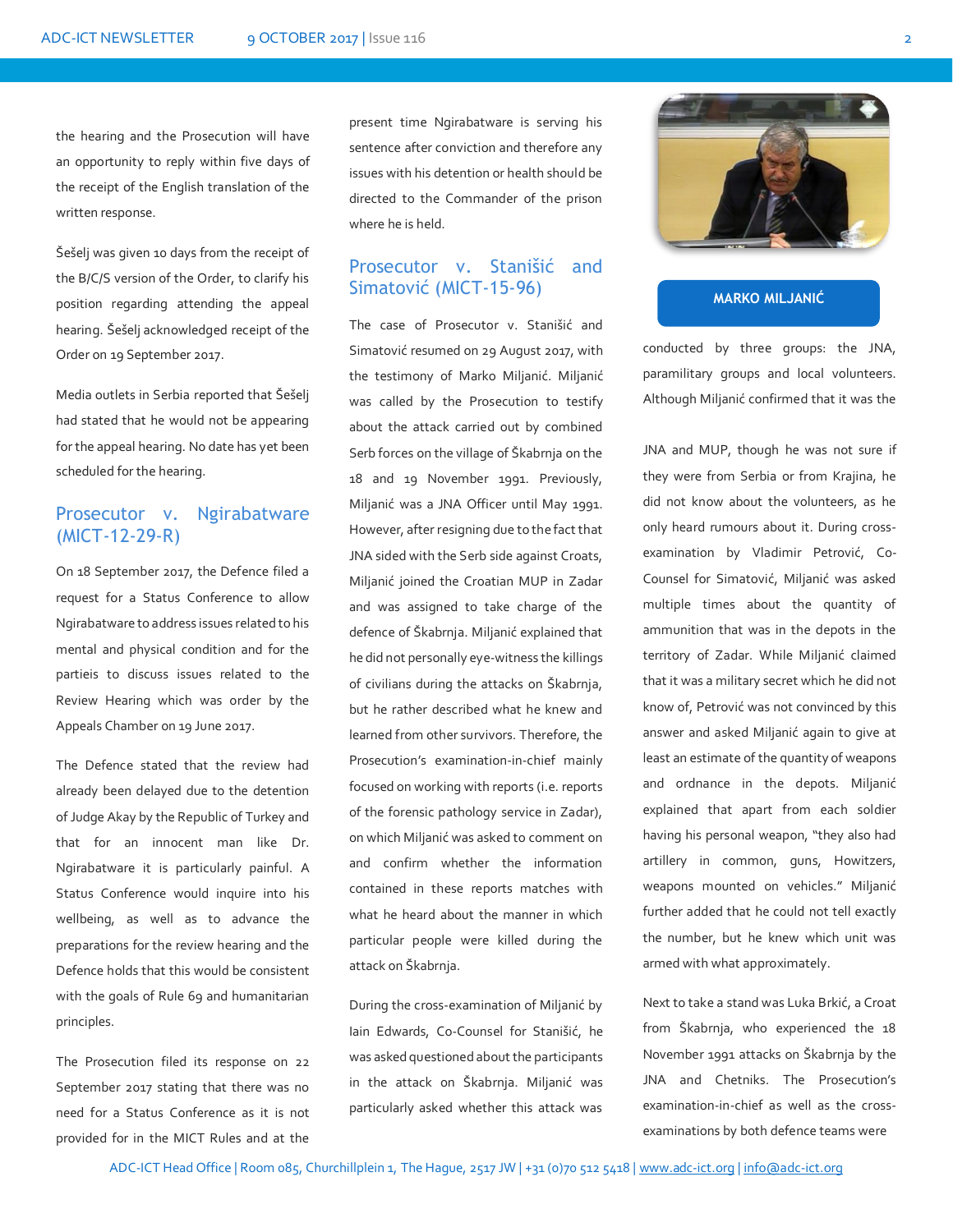

**LUKA BRKIĆ**

concerned with his capture and detention in the JNA barracks in Benkovac. During the 18 November attacks, Brkić was hiding in his brother's cellar with 17 or 18 others, he was captured and first detained in Benkovac and then taken to Knin. He was detained in the Knin barracks and Martić's prison for approximately six months. His testimony included a description of circumstances of his capture and detention, such as the inhmane conditions and several beatings he and the other detainees were subjected to.

The last to testify on the week from 29 to 31 August was a witness with protective measures of a pseudonym, voice and video distortion. Much of his testimony was given in a private session. The witness was a young Croat who lived in Saborsko and while the Prosecution's examination-in-chief related to the events in the town of Saborsko on 12 November 1991, neither of the defence teams had any questions.

The re-trial resumed again on the week from 5 to 7 September 2017, during which two witnesses testified through video link. Both of these witnesses had protective measures of pseudonym and their testimony was given entirely in closed session.

Furthermore, during the week from 12 to 14 September, witness Borivoje Savić was examined. Savić established the Vukovar Municipal Board of SDS, and he appointed Goran Hadžić as its President and he himself was Secretary. The examination of the witness started with the Prosecution discussing the different political parties which were active in Croatia and Serbia at the time. The witness further testified that in the area from Erdut to Almas, the Croats and Hungarians who stayed were liquidated. He stated that all members of the government were aware of this, and that it was even considered "heroic" at the time, hence no one tried to cover it up.

During the week from 19 to 21 September, witness RFJ-151 who was provided with protective measures of pseudonym, voice and face distortion, came to provide evidence of events occurring between 1991 and 1995 in the region of Baranja within the territory of the SBWS. The Prosecution asked the witness questions regarding the crimes against non-Serbs who resided in Baranja, as well as questions about non-Serbs leaving Baranja, which resulted in some objections from the Stanišić Defence. Furthermore, the Defence of both Stanišić and Simatović had multiple objections during the examination about the take-over of Bilje. The Stanišić Defence proceeded to ask the witness questions regarding the distribution of weapons in villages in Baranja, to which the witness mainly stated that he was not aware what the criteria for distribution was. Later on, he stated that he was not sure whether the arming was supervised by the members of the intelligence agencies of the JNA as an official

decision of the JNA, or whether the weapons were smuggled by individuals from the agency. During cross-examination by the Simatović Defence, the witness was asked about the movement of people from Baranja. The Simatović Defence also brought up the crossing of the Batina bridge by the 36<sup>th</sup> Armored Brigade of the JNA, which, the witness confirmed, had weapons, tanks and armored carriers.

During the week of 26 to 28 September, the re-trial continued with the examination of witness RFJ-113. Particularly interesting was the point when Mihajlo Bakrač Defence Coiunsel for Simatović called into question the reliability of the witness. The Simatović Defense showed that Ražnjatović was not close to Ilija Kojić at the time, and while the witness confirmed that he saw Kojić and Ražnjatović together once, he did not know what their relationship was like. Bakrač mentioned to the witness that in February 1993 Ražnjatović participated in an attempt to remove Kojić from his position, which was illustrated that there was no relationship of cooperation between the two.

The re-trial will continue until 19 October when there will be a recess for 10 days.



**BORIVOJE SAVIĆ**

ADC-ICT Head Office | Room 085, Churchillplein 1, The Hague, 2517 JW | +31 (0)70 512 5418 [| www.adc-ict.org](http://www.adc-ict.org/) | [info@adc-ict.org](mailto:info@adc-ict.org)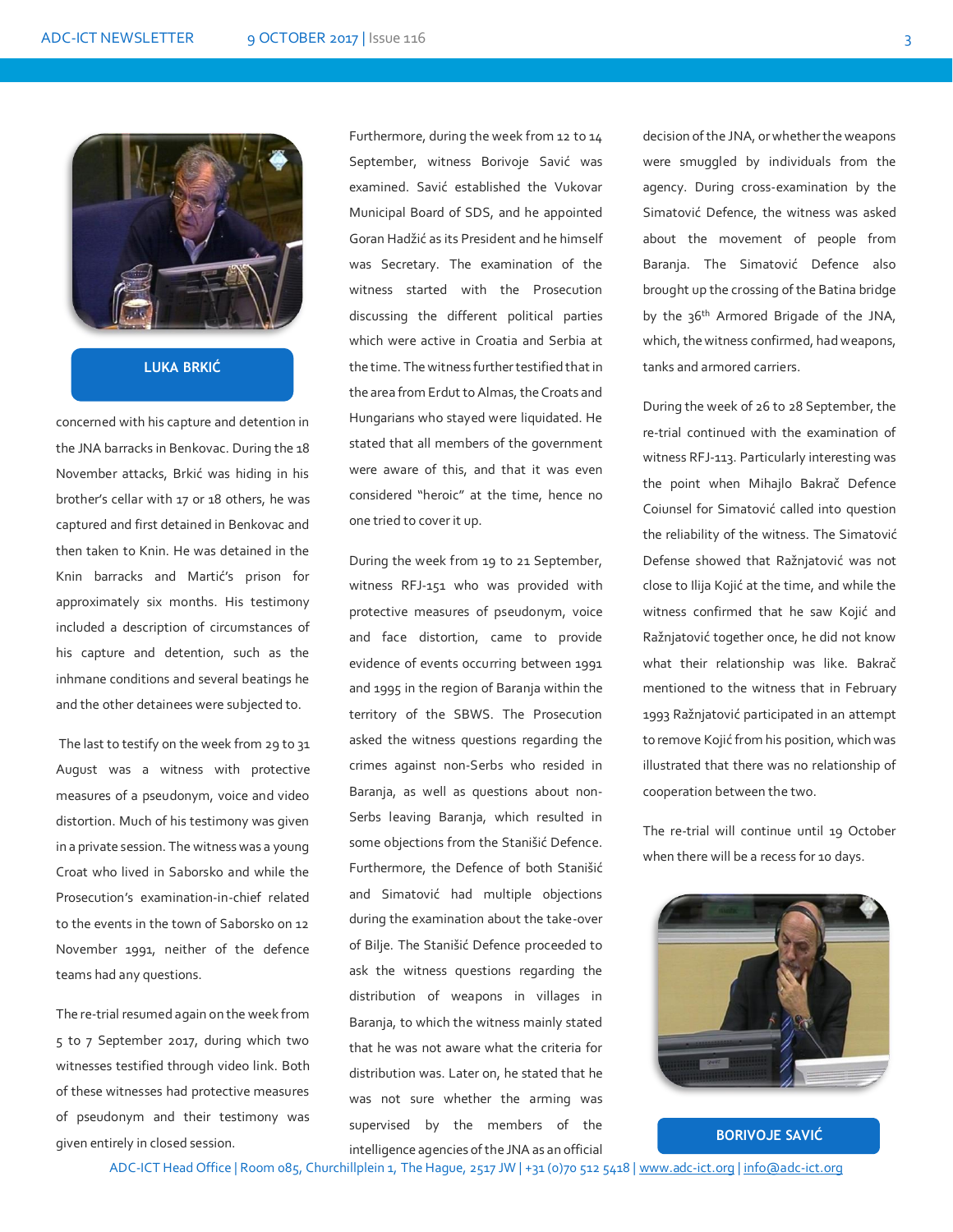# ICTY News

Prosecutor v. Mladić (IT-09-92)

On 27 September 2017 the Defence of Ratko Mladić filed a public redacted version of their ["Urgent Motion to Compel Registrar and](http://icr.icty.org/LegalRef/CMSDocStore/Public/English/Motions/NotIndexable/IT-09-92/MRA25292R0000515306.pdf)  [United Nations Detention Unit to Provide](http://icr.icty.org/LegalRef/CMSDocStore/Public/English/Motions/NotIndexable/IT-09-92/MRA25292R0000515306.pdf)  [Medical Records"](http://icr.icty.org/LegalRef/CMSDocStore/Public/English/Motions/NotIndexable/IT-09-92/MRA25292R0000515306.pdf) wherein it was alleged that medical records sought in January 2017 still had not been provided to the Defence, despite repeated requests and medical consent forms signed by Mladić and submitted by his counsel under the relevant Guidelines of the UNDU that require that such requests be answered within 14 days of receipt. The Defence argued that salient medical records, including diagnostic testing and imagery had not been given to the Defence despite affirmations from UNDU officials that the sought documents existed and had not been previously provided, and would be provided to the Defence. The Defence Motion was supported by several annexes of redacted communications with various UNDU and Registry officials dated from January 2017 to present which the Defence termed as demonstrating that they have exhausted all reasonable attempts to gain cooperation of the UNDU

medical officials and obtain the records. The Defence sought (from the President, Trial Chamber and Registrar) a binding order against impugned Registry and UNDU staff compelling them to provide the sought documentation that was outstanding for 9 months already, or in the alternative that they be held in contempt due to interference with the administration of justice. Alternatively, the Defence called on President Aguis to "give a waiver of the immunity of the ICTY in order to allow the filing of a medical malpractice claim wherein the sought medical records can be recieved and dealt with in another forum more appropriate for the type of malfeasance demonstrated."

Further, the Defence Motion revealed that these records were needed for review by Doctors that were scheduled to see Mladić under Rule 31 of the Rules of Detention in the second half of October 2017.

On 4 October 2017 the Registrar filed a [Public filing](http://icr.icty.org/LegalRef/CMSDocStore/Public/English/Submission/NotIndexable/IT-09-92/MRA25296R0000515720.pdf) in response, wherein it did not

dispute that these records had not been given to the defence counsel as of yet, and that the sought diagnostic imagery had only been given to Mladić on 26 September 2017, while the UNDU Medical Service was following up with all institutions which treated Mladić to determine if any additional missing records existed "out of an abundance of caution".

Additionally, earlier this week, the government of the Republic of Serbia announced that it had issued state guarantees in support of Mladić's provisional release to that state in order for him to be medically evaluated and treated, in light of concerns over his deteriorated health and reported problems with his treatment at the UNDU. These gurantees were issued after another UNDU Accused, Stojan Župljanin, was reported in the Serbian media (citing his son as the source of its reporting) to have suffered multiple strokes in the care of the UNDU Medical Office that went misdiagnosed and mis-treated for over a month before he was transferred to a hospital for treatment.



今

**RATKO MLADIĆ AND DEFENCE COUNSELS, BRANKO LUKIĆ AND DRAGAN IVETIC**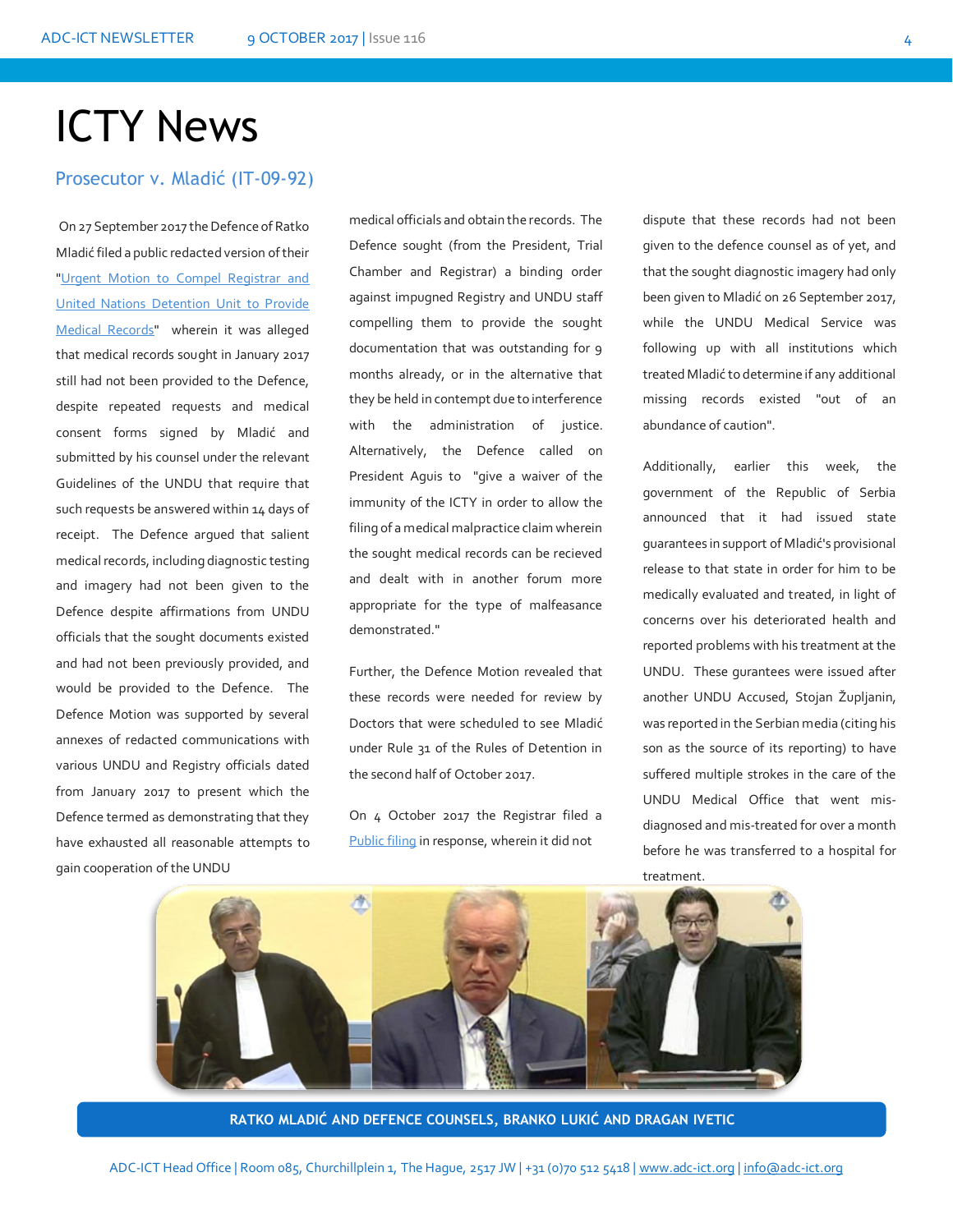

## Extraordinary Chambers in the Courts of Cambodia

*Mathilde Cayol and Alexander Wood , Ao An Defence Team The views expressed herein are those of the author alone and do not reflect the views of the ECCC.*

### **Nuon Chea:**

**Im Chaem:**

During August and September, the Nuon Chea Defence Team prepared amendments to their closing trial brief in Case 002/02 in light of revisions made to trial transcript content following a comprehensive, ongoing review by the Transcription Unit.

#### **Khieu Samphân:**

In August and September 2017, the KHIEU Samphân Defence Team continued to prepare its amended closing brief in Case 002/02 following the transcript review process by the Transcription Unit.

#### **Meas Muth:**

The Meas Muth Defence filed several submissions to the Co-Investigating Judges and the Pre-Trial Chamber, each of which has been classified as confidential. The Defence continues to review material on the Case File and to prepare submissions to protect Meas Muth's fair trial rights and interests.

In August, the Defence has been preparing for the response to the Appeal against the Closing Order (Reasons) filed by the International Co-Prosecutor as well as another response to a confidential appeal.

The Defence also filed a confidential request regarding the Appeal against the Closing Order (Reasons) and a confidential response to a request from civil party applicants before the Pre-Trial Chamber.

In September, the Defence responded to the International Co-Prosecutor's Appeal against the Closing Order (Reasons) and filed a confidential response to the Appeal against the Decision on the Redactions of the Closing Order (Reasons) before the Pre-Trial Chamber.

The Defence endeavours to safeguard IM Chaem's fair trial rights and interests throughout the remaining proceedings of the pre-trial stage of Case 004/1.

#### **Ao An:**

In August and September, the Ao An Defence team filed to the Office of the Co-Investigating Judges an urgent request for disclosure of documents in the Case File and a request to establish a schedule for the Response to the two Final Submissions separately submitted by the two Co-Prosecutors. The Defence also continues to review all materials on the Case File and to prepare other filings to safeguard AO An's fair trial rights.

#### **Yim Tith:**

In August and September, the Yim Tith Defence continued to analyse the content of the Case File in order to participate in the investigation, prepare Yim Tith's defence and endeavour to protect his fair trial rights.



**FROM TOP LEFT: NUON CHEA, KHIEU SAMPHÂN, MEAS MUTH, YIM TITH, IM CHAEM AND AO AN**

ADC-ICT Head Office | Room 085, Churchillplein 1, The Hague, 2517 JW | +31 (0)70 512 5418 [| www.adc-ict.org](http://www.adc-ict.org/) | [info@adc-ict.org](mailto:info@adc-ict.org)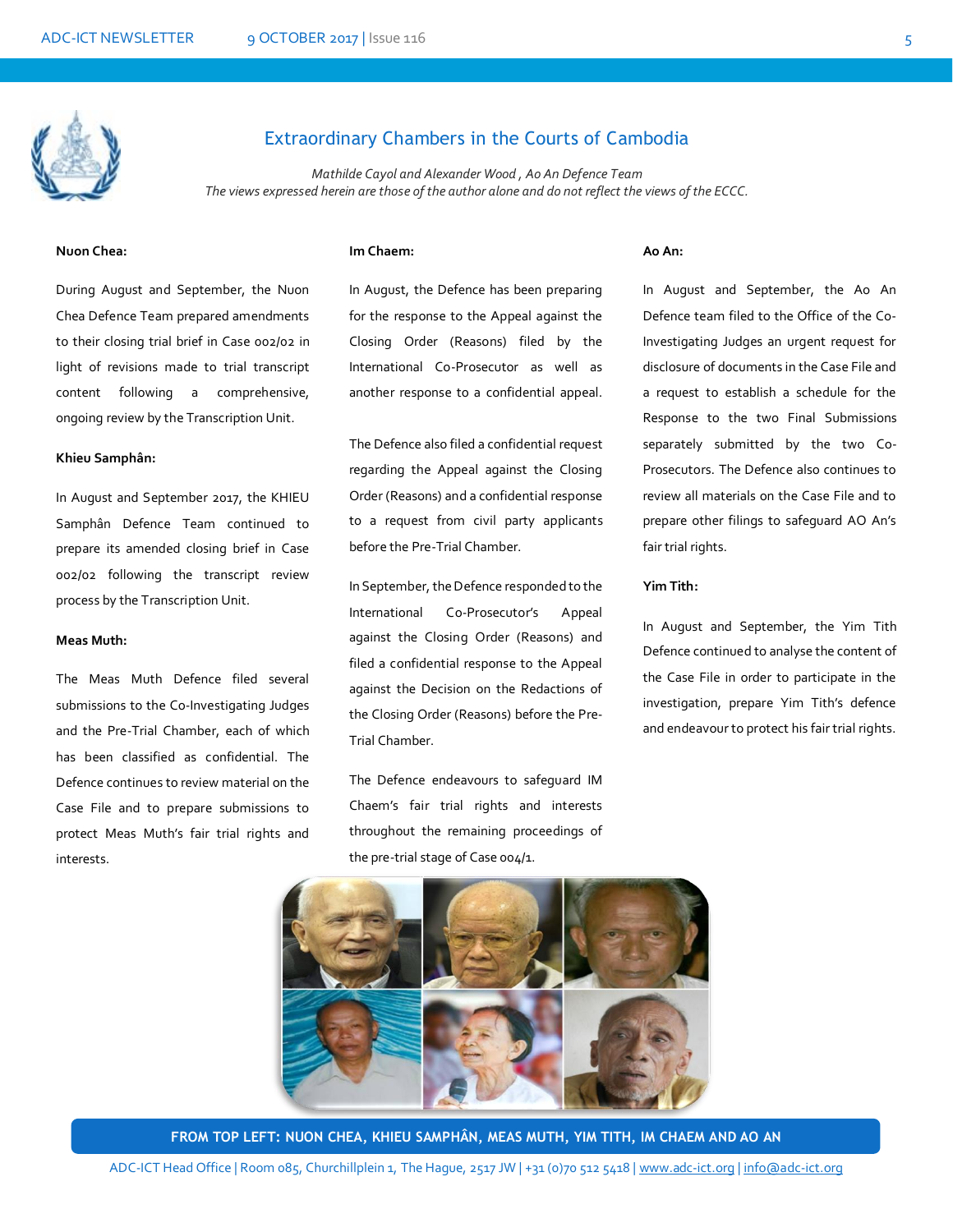## ICL News Round-up

**A Former ICC Chief's Dubious Links,** *Der Spiegel*

Luis Moreno Ocampo hunted the world's worst war criminals and brought them to trial at the International Criminal Court. But internal documents show that he allowed himself to be exploited by a Libyan to protect him from investigation and that he took money from the billionaire.

Luis Moreno Ocampo was wearing a shiny black academic gown when he took the oath as the first chief prosecutor of the International Criminal Court at the Peace Palace in The Hague. He looked attractive, determined and sophisticated, like George Clooney playing the role of a law professor, when he raised his hand on June 16, 2003, solemnly swearing "to perform my duties in an honorable fashion and never to abuse my power as chief prosecutor. … [Read more.](http://www.spiegel.de/international/world/ocampo-affair-the-former-icc-chief-s-dubious-libyan-ties-a-1171195.html)

**Dutch Govt Challenges Ruling on Srebrenica Deaths,** *Balkan Transitional Justice*

The Dutch government will challenge the [ruling holding it liable for the deaths of the](http://www.balkaninsight.com/en/article/srebrenica-netherlands-peacekeepers-verdict-06-27-2017)  [300 Bosniaks from Srebrenica in July 1995,](http://www.balkaninsight.com/en/article/srebrenica-netherlands-peacekeepers-verdict-06-27-2017)  media reported on Wednesday.

But the lawyers representing the families of some of the Bosniaks who were killed told BIRN that they will also appeal to the Dutch Supreme Court, asking it to find the Netherlands liable for many more deaths. One of the lawyers, Marco Gerritsen, who is acting for the Mothers of Srebrenica

Supreme Court to pronounce the Dutch authorities guilty of "the death of a group much bigger than 350 boys and men." … [Read more](http://www.balkaninsight.com/en/article/dutch-govt-challenges-ruling-on-srebrenica-deaths-09-21-2017?utm_source=Balkan+Transitional+Justice+Daily+Newsletter+-+NEW&utm_campaign=199ac366ed-RSS_EMAIL_CAMPAIGN&utm_medium=email&utm_term=0_a1d9e93e97-199ac366ed-319753337).

**Burundi officials should be tried for "crimes against humanity": UN commission,** *IRIN*

Burundians "at the highest level of the state" and in its security services should face trial at the International Criminal Court for crimes against humanity, a UN panel investigating more than two years of human rights abuses in the central African state said today. The three-member Commission of Enquiry said it had "reasonable grounds to believe that crimes against humanity have been committed and continue to be committed in Burundi since April 2015." ... [Read more.](https://www.irinnews.org/news/2017/09/04/burundi-officials-should-be-tried-crimes-against-humanity-un-commission) 

**Are Myanmar's Rohingya facing genocide or ethnic cleansing?,** *Justice Info*

Muslim Rohingya fleeing their homes in Myanmar are facing "ethnic cleansing" but whether they are victims of genocide remains unclear, international justice experts told AFP. About 422,000 refugees from the stateless Muslim minority have fled Myanmar's westernmost Rakhine state to Bangladesh since August 25, alleging torture and rape by Myanmar troops and Buddhist militias. Their plight has sparked UN accusations of military-led ethnic cleansing, but French President Emmanuel Macron has said the attacks amount to genocide ... Read [more.](http://www.justiceinfo.net/en/justice-reconciliation/34696-are-myanmar-s-rohingya-facing-genocide-or-ethnic-cleansingae.html)

**Belgrade Jail Warden Faces Retrial for Milosevic 'Kidnap',** *Balkan Transitional Justice*

A Belgrade court on Saturday overturned the verdict declaring former Central Prison warden Dragisa Blanusa not guilty of kidnapping Milosevic by allowing him to be sent to The Hague Tribunal in 2001, and ordered a retrial. The court accepted an appeal from Milosevic's family because the first-instance court's verdict "contains violations of procedural rights", Serbian media reported. **…** [Read more](http://www.balkaninsight.com/en/article/belgrade-prison-warden-faces-retrial-for-kidnapping-milosevic-09-25-2017?utm_source=Balkan+Transitional+Justice+Daily+Newsletter+-+NEW&utm_campaign=265cfc0a1c-RSS_EMAIL_CAMPAIGN&utm_medium=email&utm_term=0_a1d9e93e97-265cfc0a1c-319753337)**.** 

**Justice Delayed in Afghanistan: A failure of OTP preliminary examination?,** *Amnesty International*

Amnesty International lobbied hard for the creation of the International Criminal Court. We believe that the Rome Statute system is the best opportunity to ensure access to justice for victims of crimes under international law. The Court has often been accused of being biased against Africa and while the truth is more [complicated](https://www.dailymaverick.co.za/article/2016-11-16-op-ed-african-states-must-not-waste-a-golden-opportunity-to-build-a-better-system-of-international-justice/#.WaZK6mczXIU) than that, it is true that the OTP appears to be less concerned about the right to justice of victims of crimes committed outside Africa than they are about the rights of victims of anti-government armed groups in Africa. So as we launch our Human Rights in International Justice project we ask, will the court meet the demands for justice that we see from all over the world – from Palestine to Colombia; from Mexico to Georgia; from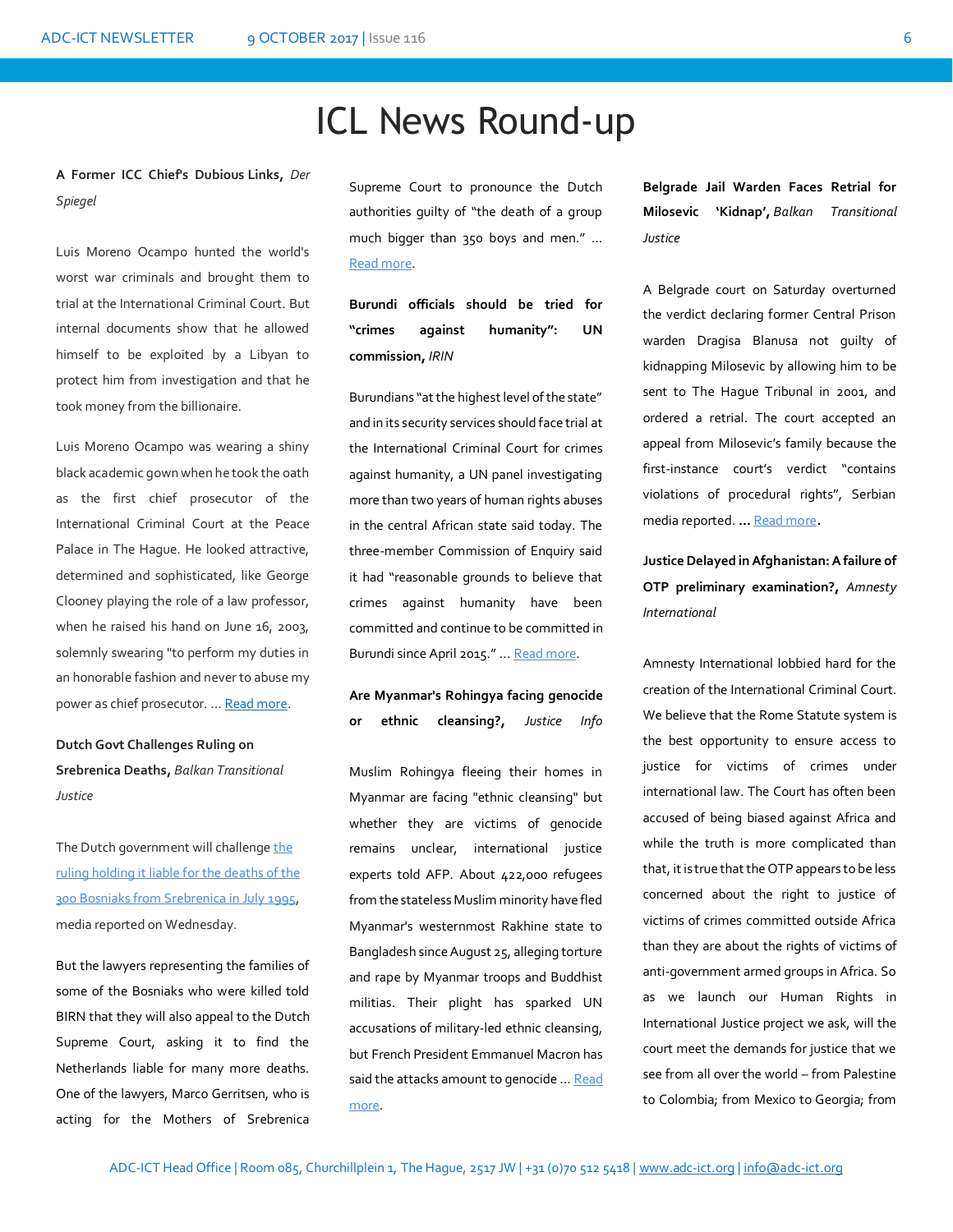Libya to Cote D'Ivoire; from Afghanistan to th[e Philippines](http://opiniojuris.org/2017/08/17/this-is-why-people-think-the-icc-is-unfairly-targeting-africa/)? … [Read more.](https://hrij.amnesty.nl/justice-afghanistan-icc-otp-pe/)

## **U.N. team to collect evidence of Islamic State crimes in Iraq,** Reuters

UNITED NATIONS (Reuters) - The United Nations Security Council on Thursday approved the creation of a U.N. investigative team to collect, preserve and store evidence in Iraq of acts by Islamic State that may be war crimes, crimes against humanity or genocide. The 15-member council unanimously adopted a British-drafted resolution, after a year of negotiations with Iraq, that asks Secretary-General Antonio Guterres to establish a team "to support domestic efforts" to hold the militants accountable. British Minister of State for the Middle East Alistair Burt said Britain would provide some \$1.3 million to help establish the team … [Read more.](http://www.reuters.com/article/us-mideast-crisis-iraq-un/u-n-team-to-collect-evidence-of-islamic-state-crimes-in-iraq-idUSKCN1BW26J)

## **How To Use Facebook And Fake News To Get People To Murder Each Other,**  *Buzzfeed News*

JUBA, South Sudan — While Americans grapple with the impact of fake news on the election of Donald Trump, in South Sudan, fake news and online hate speech have helped push the country toward genocide amid a three-year civil war, according to independent researchers and the United Nations. South Sudan's war has divided the country along ethnic lines, pitting followers of President Salva Kiir, who are mostly from the Dinka ethnic group, against fighters under command of former Vice President

Riek Machar, who are mostly from the Nuer tribe. In the last year, militia from various other tribes in the country's southern Equatoria region have also taken up arms against Kiir's government … [Read more.](https://www.buzzfeed.com/jasonpatinkin/how-to-get-people-to-murder-each-other-through-fake-news-and?utm_term=.rudZEBmrN#.xjgDvqdzX) 

**UN report: Russia state agents committing abuses in Crimea,** *Jurist* 

[JURIST] The UN Office of the High Commissioner for Human Rights [reported](http://www.ohchr.org/Documents/Countries/UA/Crimea2014_2017_EN.pdf) [text, PDF] on Monday that human rights violations have significantly increased in Crimea since Russia began occupation over the territory in March 2014, with many violations committed by Russian state agents. The most significant change Russia made in Crimea is the implementation of Russian citizenship. … [Read more.](http://www.jurist.org/paperchase/2017/09/un-report-russia-state-agents-committing-abuses-in-crimea.php)

**Passing of M. Cherif Bassiouni, "the Godfather of International Criminal Law",**  *Coalition for the ICC*

The Coalition for the International Criminal Court would like to share in expressing our profound sadness at the passing of Professor M. Cherif Bassiouni. "Cherif was truly one of the world's greatest experts of international law and justice. He was a true champion of the International Criminal Court and longtime supporter of the Coalition for the International Criminal Court," said William R. Pace, Coalition Convenor. Cherif Bassiouni was a founding member of both the prestigious Siracusa International Institute for Criminal Justice and Human Rights (ISISC) and DePaul's International Human Rights Law Institute ... [Read more.](http://www.coalitionfortheicc.org/news/20170926/passing-m-cherif-bassiouni-godfather-international-criminal-law)

**Independent investigation will look into human rights abuses in Yemen,** *The Guardian* 

The UN has agreed to set up an independent investigation into all alleged abuses of human rights in [Yemen](https://www.theguardian.com/world/yemen) by all sides in the three-year civil war. The decision by the UN human rights council is a setback for [Saudi](https://www.theguardian.com/world/saudiarabia)  [Arabia,](https://www.theguardian.com/world/saudiarabia) although the kingdom – a key participant in the conflict – has fended off a full-scale UN international commission of inquiry that could have led to referrals to the international criminal court. The compromise came after intensive talks between the Saudis, the Arab League, the [Netherlands,](https://www.theguardian.com/world/netherlands) the UK, France and the US … [Read more.](https://www.theguardian.com/world/2017/sep/29/yemen-un-investigation-human-rights-abuses)

**'Philippines risks ICC intervention if it snubs human rights recommendations',**  *ABS CBN News*

MANILA - The Philippines risks international erosion of trust in its institutions and the intervention of the International Criminal Court if it doesn't act on the alleged human rights violations raised by other nations, an analyst said Monday. Unless the Philippines shows that it respects human rights and investigates seriously and impartially these deaths, the international court may step in and begin preliminary investigation, said International Center for Transitional Justice's Reparative Justice Program Director Ruben Carranza. … [Read more.](http://news.abs-cbn.com/news/10/02/17/philippines-risks-icc-intervention-if-it-snubs-human-rights-recommendations)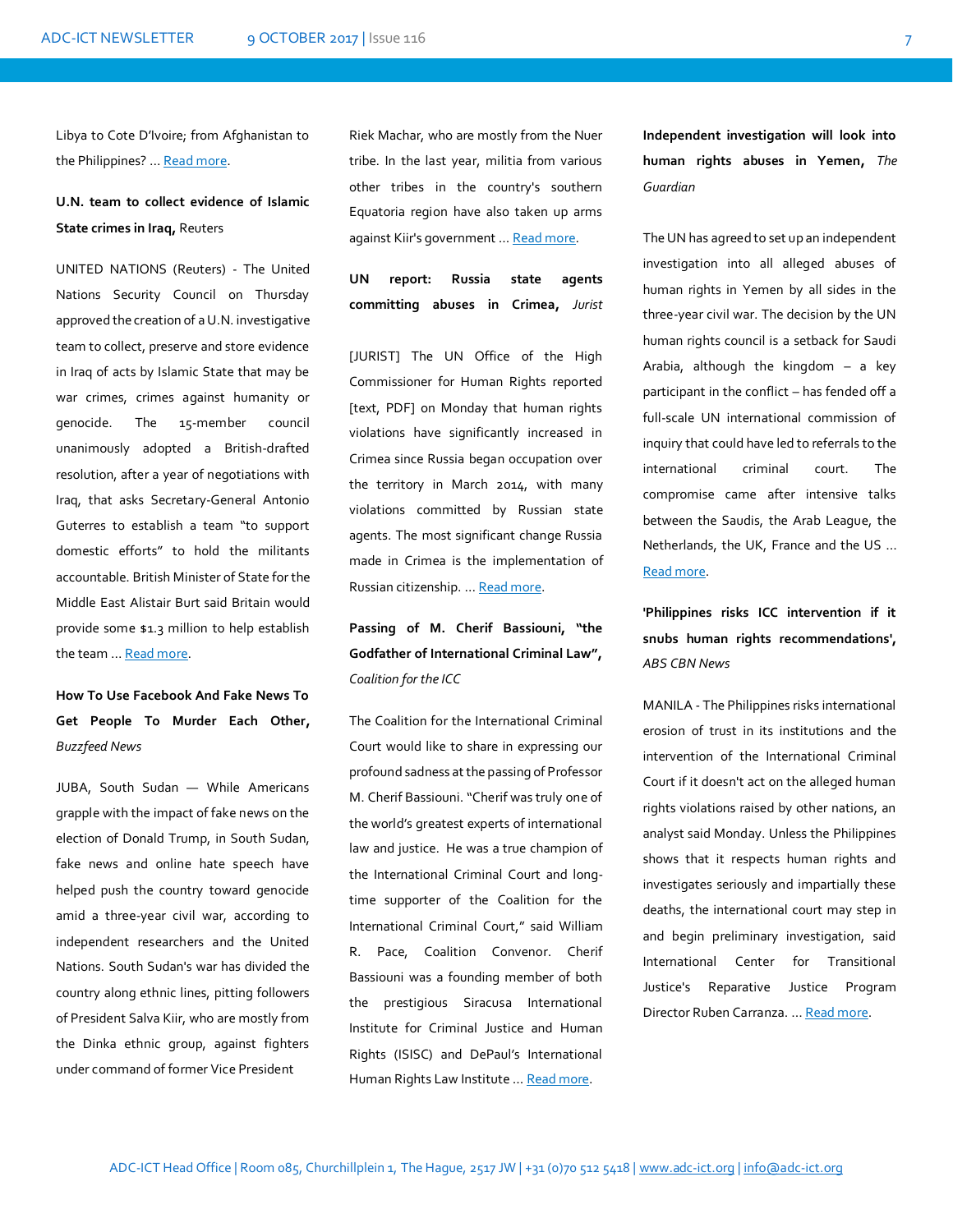## **Blog Updates and Online Lectures**

## **Blog Updates Online Lectures and Videos**

**"The Kampala Amendments on the Crime of Aggression Before Activation: Evaluating the Legal Framework of a Political Compromise (Part 1)",** Astrid Reisinger Coracini. Blog available [here.](http://opiniojuris.org/2017/09/29/the-kampala-amendments-on-the-crime-of-aggression-before-activation-evaluating-the-legal-framework-of-a-political-compromise/)

**The Law Applied by the UN Syria Commission to the Al-Jinah Strike is Correct – And Reflects US Doctrine: A Reply to LTC Reeves and Narramore",** Elvina Pothelet. Blog available [here.](http://opiniojuris.org/2017/09/27/the-law-applied-by-the-un-syria-commission-to-the-al-jinah-strike-is-correct-and-reflects-us-doctrine-a-reply-to-ltc-reeves-and-narramore/)

**"Fifteen ways to avoid prosecution at the ICC",** Tjitske Lingsma. Blog available [here.](https://www.justicetribune.com/blog/fifteen-ways-avoid-prosecution-icc) 

## Lecture available [here](http://blogs.icrc.org/cross-files/drafting-history-1949-geneva-conventions/)**.**

**"When War Comes to Cities",** by Jenny McAvoy & Sahr Muhammedally. Lecture availabl[e here](https://soundcloud.com/user-940374434/urban-warfare-podcast)**.** 

**"Emerging weapons and IHL",** by Australian Red Cross. Lecture

**"Drafting history of the 1949 Geneva Conventions",** by the ICRC.

# Publications and Articles

Gerhard Werle & Moritz Vormbaum. (2017). **The African Criminal Court: a Commentary on the Malabo Protocol**, T. M.C. Asser

Leonie Steinl. (2017). **Child Soldiers as Agents of War and Peace A Restorative Transitional Justice Approach to Accountability for Crimes Under International Law,** T.M.C. Asser Press.

Paul A.L. Ducheine & Frans P.B. Osinga. (2017). **Netherlands Annual Review of Military Studies 2017 - Winning Without Killing: The Strategic and Operational Utility of Non-Kinetic Capabilities in Crises - NL ARMS Netherlands Annual Review of Military Studies,**  T.M.C. Asser Press.

## **Books Articles**

available [here](https://soundcloud.com/australian-red-cross/emerging-weapons-and-ihl)**.** 

Dragan Ivetić and Stefano Ricci. (2017). **"Should International Organisations Like the UN be Responsible to Individuals within Their Custody as to Human Rights?"**, The IBA Human Rights Law Committee Newsletter, Volume 1, Issue 1, pp. 33-38.

Marieke de Hoon. (2017). **"The Future of the International Criminal Court: On Critique, Legalism and Strengthening the ICC's Legitimacy"**, International Criminal Law Review, Volume 17, Issue 4, pp. 591-614.

René Urueña. (2017). **"Prosecutorial Politics: the ICC's Influence in Colombian Peace Processes, 2003-2017"**, American Journal of International Law, Volume 111, Issue 1, pp. 104-125.

# Calls for Papers

The International Committee of the Red Cross has issued a call for papers on **"Digital Technology and War".** Deadline: 31 January 2018, for more information click here. information clic[k here.](https://www.icrc.org/en/international-review/article/digital-technology-and-war)

Japanese Society of International Law has issued a call for papers on **"Changing Actors in International Law".** Deadline: 1 December 2017, for more information clic[k here](http://www.asiansil.org/wp-content/uploads/2017/03/Call-for-Papers-The-7th-International-Four-Societies-Conference.pdf)**.**